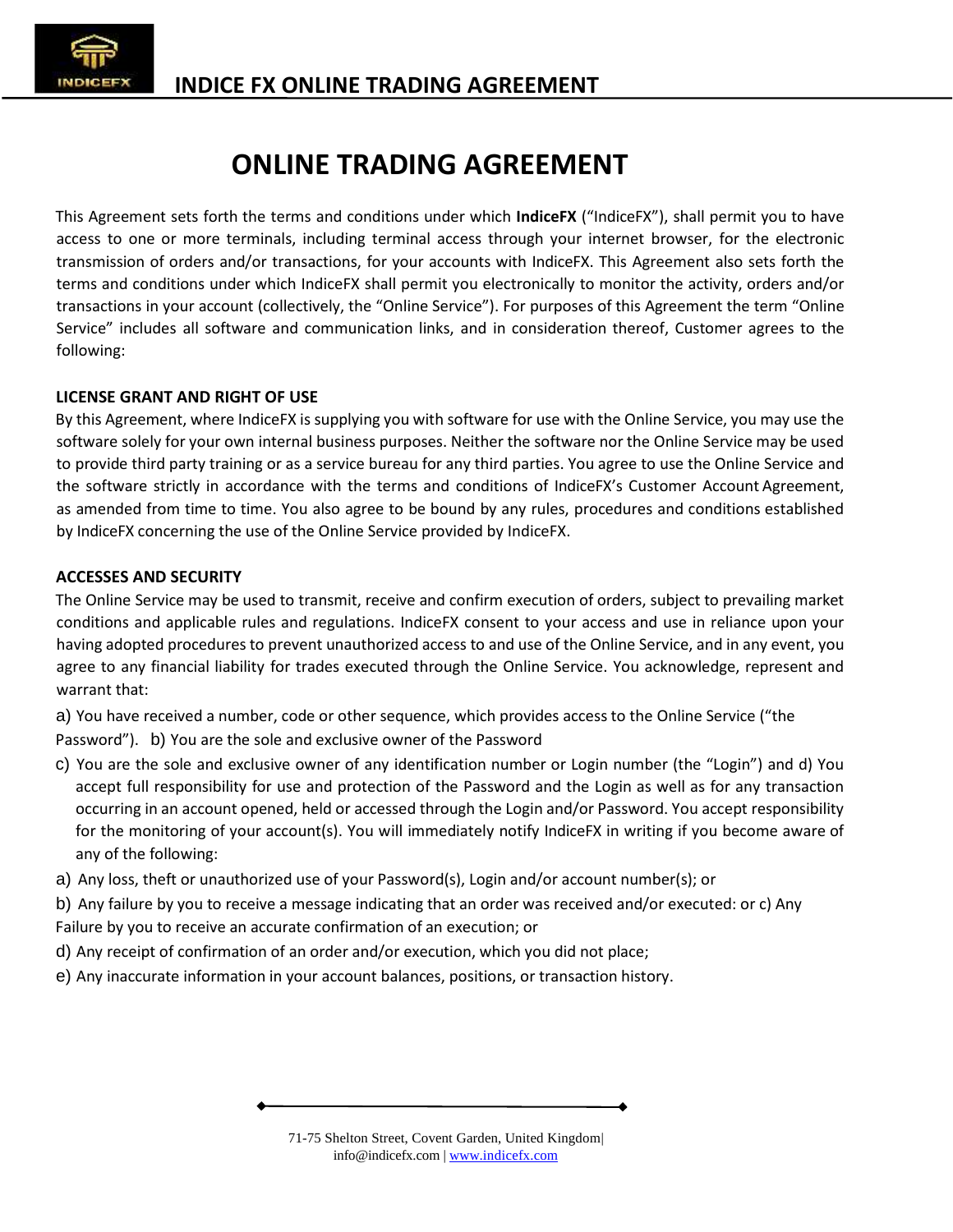

## **RISKS OF ONLINE TRADING**

Your access to the Online Service, or any portion thereof, may be restricted or unavailable during periods of peak demands, extreme market volatility, systems upgrades or other reasons. IndiceFX make no express or implied representations or warranties to you regarding the usability, condition or operation thereof. We do not warrant that access to or use of the Online Service will be uninterrupted or error free or that the Online Service will meet any particular criteria of performance or quality. Under no circumstances including negligence, shall IndiceFX or anyone else involved in creating, producing, delivering or managing the Online Service be liable for any direct, indirect, incidental, special or consequential damages that result from the use of or inability to use the Online Service, or out of any breech of any warranty, including, without limitation, those for business interruption or loss of profits. You expressly agree that your use of the Online Service is of your sole risk,you assume full responsibility and risk of loss resulting from use of, or materials obtained through, the Online Service, neither IndiceFX nor any of IndiceFX's directors, officers, employees, agents, contractors, affiliates, third party vendors, facilities, information providers, licensors, exchanges, clearing organizations or other suppliers providing data, information, or services, warrant that the Online Service will be uninterrupted orerror free; nor does IndiceFX make any warranty as to the results that may be obtained from the use of the Online Service or as to the timeliness, sequence, accuracy, completeness, reliability or content of any information, service, or transaction provided through the Online service. In the event that your access to the Online Service orany portion thereof, is restricted or unavailable, you agree to use other means to place your orders or access information, such as calling a IndiceFX representative. By placing an order through the Online Service, you acknowledge that your order may not be reviewed by a registered representative prior to execution, you agree that IndiceFX is not liable to you for any losses, lost opportunities or increased commissions that may result from your inability to use the Online Service to place orders or access information.

## **MARKET DATA AND INFORMATION**

Neither IndiceFX nor any provider shall be liable in any way to you or to any other person for: Any inaccuracy, error or delay in, or omission of any such data, information or message orthe transmission or delivery of any such data, information or message; or b) Any loss or damage arising from or occasioned by any such inaccuracy, error, delay, omission, nonperformance, interruption in any such data, information or message, due to either to any negligent act or omission or to any condition of force majeure or any other cause, whether or not within IndiceFX's or any provider's control. IndiceFX shall not be deemed to have received any order or communication transmitted electronically by you until IndiceFX has actual knowledge of such order or communication.

## OVER-THE-COUNTER TRADING

Customer understands that Over-the-counter ("OTC") products in currencies are not traded on exchanges as there is no central clearing mechanism to guarantee OTC trades. IndiceFX may apply its own risk analysis in deciding whether to participate in a particular market where its credit must stand behind each trade. Depending on the policies adopted by IndiceFX as counter-party, the company may decline to execute an order placed by a customer. IndiceFX will rely on their own knowledge of market prices in agreeing to an execution price. The execution price obtained for a customer to a large extent will reflect the true market price of a particular currency. While the OTC market as a whole is highly liquid, certain currencies, are less frequently traded and for this reason, IndiceFX may take longer to fill an order or may obtain an execution price that differs widely from the market.